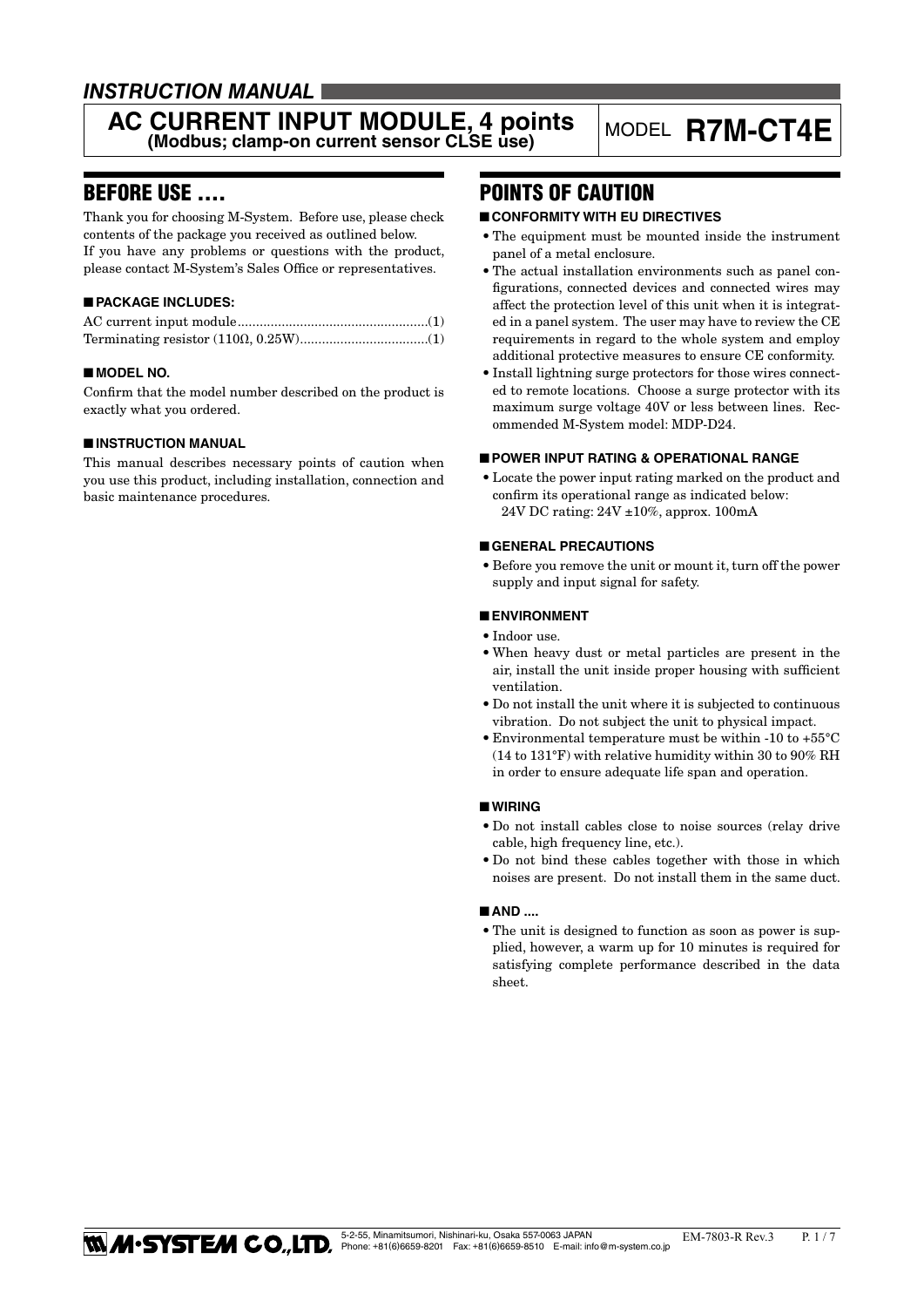# COMPONENT IDENTIFICATION



- (B) Node Address Setting Rotary SW
- (C) Baud Rate Setting Rotary SW
- (D) Operating Mode Setting DIP SW (SW1)
- PC Configurator Jack
- (F) Modbus, Power Supply Terminals
- (G) Input Terminals

# ■ **STATUS INDICATOR LED**

| ID         |     | COLOR FUNCTION                                                                     |
|------------|-----|------------------------------------------------------------------------------------|
| <b>PWR</b> | Red | Turns on when the internal 5V is supplied<br>ormally.                              |
| <b>RUN</b> | Red | Turns on when the data is received nor-<br>mally.                                  |
| <b>ERR</b> | Red | Turns on when the received data is abnor-<br>mal. Blinks when setting is abnormal. |
| SD         | Red | Turns on when the module is transmitting.                                          |
| <b>RD</b>  | Red | Turns on when the module is receiving.                                             |

# ■ **NODE ADDRESS**

Node Address is selected between 1 and 99 in decimal. The left switch determines the tenth place digit, while the right switch does the ones place digit of the address.



### ■ **BAUD RATE**

Baud Rate is selected with the rotary switch.



# ■ **EXTENSION MODULE**

Combinations with all extension modules are selectable.

# ■ **OPERATING MODE**

- (\*) Factory setting
- **Extension (SW1-1, 1-2)**

|     |     | $SW1-1$ SW1-2 EXTENSION         |
|-----|-----|---------------------------------|
| OFF | OFF | $\sqrt{N}$ No extension $(*)$   |
| ON  | OFF | Discrete input, 8 or 16 points  |
| OFF | ON  | Discrete output, 8 or 16 points |

#### **• Conversion Rate / Accuracy (SW1-3, 1-4)**

| SW1-3 | SW <sub>1-4</sub> | CONVERSION RATE / ACCURACY |
|-------|-------------------|----------------------------|
| OFF   | OFF               | 80 msec. $/ \pm 0.5\%$ (*) |
| ON    | OFF               | 40 msec. $/ \pm 0.5\%$     |
| OFF   | ON                | 20 msec. $/ \pm 1.0\%$     |
| OΝ    | ON                | 10 msec. $/ \pm 2.0\%$     |

#### **• Input Range (SW1-5, 1-6, 1-7, 1-8)**

| SW1-5     | SW1-6     | <b>SW1-7</b>   | <b>SW1-8</b> | <b>INPUT RANGE</b>      |
|-----------|-----------|----------------|--------------|-------------------------|
| OFF       | OFF       | <b>OFF</b>     | <b>OFF</b>   | $CLSE-60$ $(*)$         |
| ON        | OFF       | OFF            | <b>OFF</b>   | $CLSE-40$               |
| OFF       | ON        | OFF            | OFF          | $CLSE-20$               |
| ON        | ON        | OFF            | OFF          | $CLSE-10$               |
| OFF       | OFF       | 0 <sub>N</sub> | OFF          | $CLSE-05$               |
| ON        | OFF       | 0 <sub>N</sub> | OFF          | CLSE-R5                 |
| <b>ON</b> | <b>ON</b> | <b>ON</b>      | <b>ON</b>    | PC Configurator setting |

#### ■ **POWER SUPPLY, MODBUS TERMINAL ASSIGNMENT**



| NO. | ID          | FUNCTION, NOTES      |
|-----|-------------|----------------------|
|     | DB          |                      |
| 2   | <b>SLD</b>  | Shield               |
| 3   | FG          | FG                   |
|     | DA          |                      |
| 5   | $_{\rm DG}$ |                      |
| հ   | $+24V$      | Power input (24V DC) |
|     | m           | Power input (0V)     |
|     |             |                      |

#### ■ **INPUT TERMINAL ASSIGNMENT**

|  | 10<br>K <sub>0</sub> |           | 12<br>K1 | 13 |    | 14        | <b>NC</b> | 15<br>K <sub>2</sub> | 16 |           | K <sub>3</sub> | 18 |  |
|--|----------------------|-----------|----------|----|----|-----------|-----------|----------------------|----|-----------|----------------|----|--|
|  | ΝC                   | <b>NC</b> | ΝC       | NC | .5 | <b>NC</b> |           | NC                   | NC | <b>NC</b> |                | ΝC |  |

| NO.            | ID  | <b>FUNCTION</b> | NO. | ID             | <b>FUNCTION</b>           |
|----------------|-----|-----------------|-----|----------------|---------------------------|
| 1              | NC. | No connection   | 10  | K <sub>0</sub> | AC current K0             |
| $\mathbf{2}$   | NC. | No connection   | 11  | L0             | AC current L <sub>0</sub> |
| 3              | NC. | No connection   | 12  | K1             | AC current K1             |
| $\overline{4}$ | NC. | No connection   | 13  | L1             | AC current L1             |
| 5              | NC  | No connection   | 14  | NC.            | No connection             |
| 6              | NC  | No connection   | 15  | K <sub>2</sub> | AC current K2             |
| 7              | NC  | No connection   | 16  | L <sub>2</sub> | AC current L <sub>2</sub> |
| 8              | NC  | No connection   | 17  | K3             | AC current K3             |
| 9              | NC  | No connection   | 18  | L <sub>3</sub> | AC current L3             |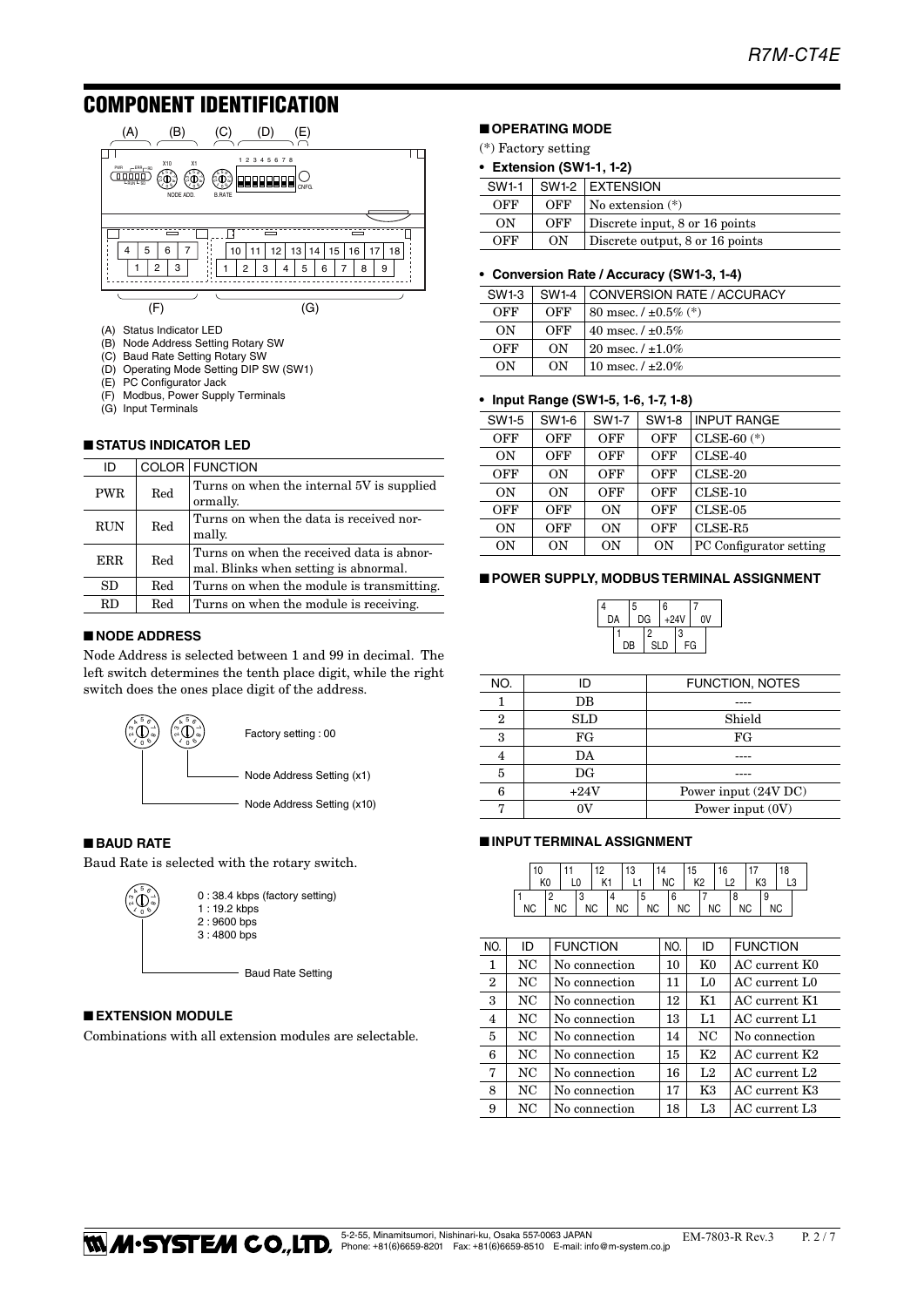# EXTERNAL DIMENSIONS unit: mm (inch)





# CONNECTION DIAGRAM

Connect the unit as in the diagram below.



In order to improve EMC performance, bond the FG terminal to ground.

Caution: FG terminal is NOT a protective conductor terminal.

# ■ **Input Connection Example**



# WIRING INSTRUCTIONS

■ **SCREW TERMINAL Torque**: 0.5 N·m

# ■ **SOLDERLESS TERMINAL mm (inch)**

Refer to the drawing below for recommended ring tongue terminal size. Spade tongue type is also applicable. Solderless terminals with insulation sleeve do not fit.

Communication cable: Applicable wire size 0.2 to 0.5 mm2 (AWG26 - 22)

Recommended manufacturer: Japan Solderless Terminal MFG.Co.Ltd

Others: 0.25 to 1.65 mm2 (AWG 22 to 16)

Recommended manufacturer: Japan Solderless Terminal MFG.Co.Ltd, Nichifu Co.,ltd

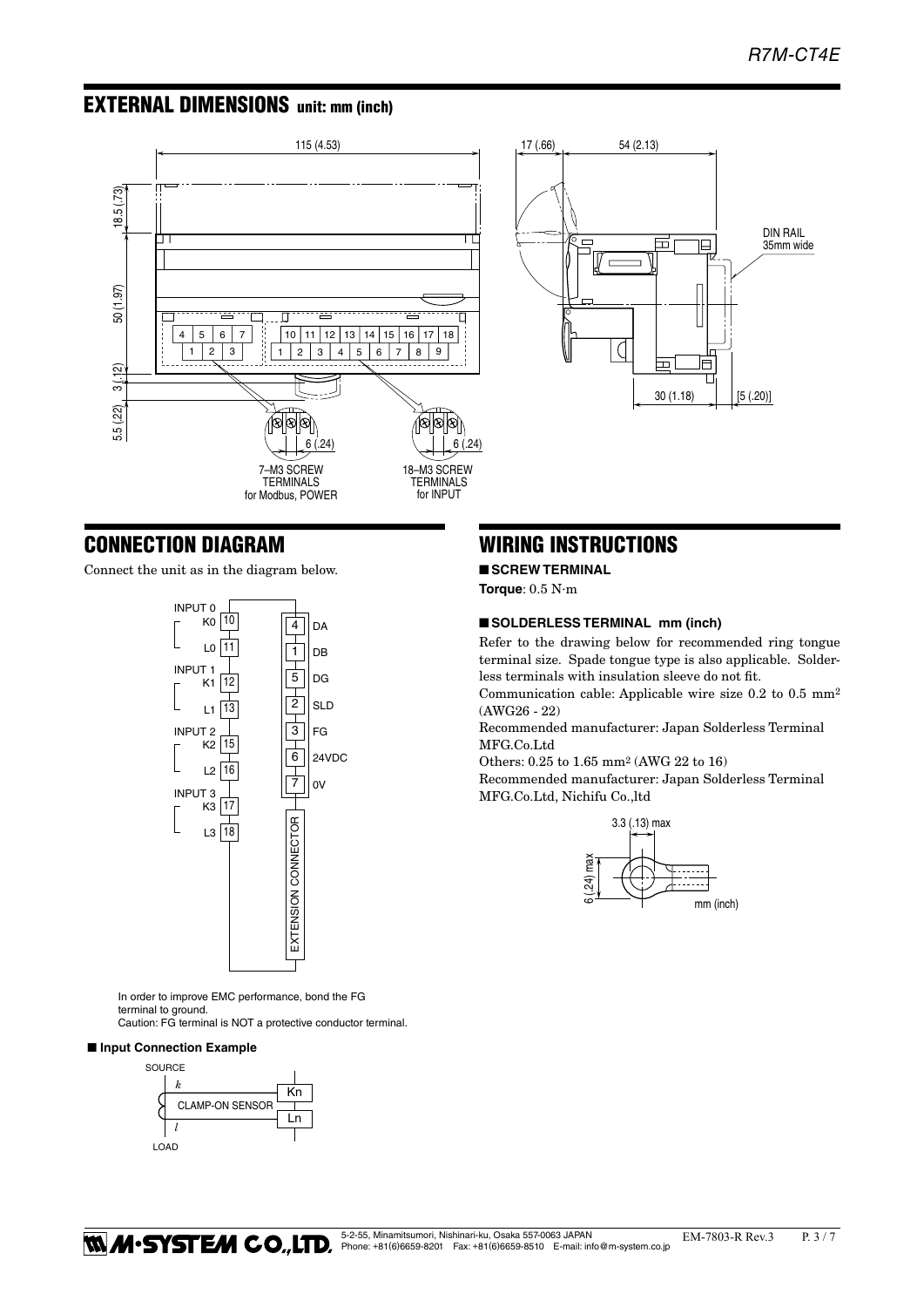# MASTER CONNECTION ■ **MASTER CONNECTION**



Be sure to connect the terminating resistor included in the product package to the unit at both ends of transmission line. The terminator must be connected across DA and DB.

The Host PC can be located other than at the extreme ends of transmission line.

# CONFORMITY WITH CE MARKING

# ■ **CE MARKING**

CE marking requires to integrate safety regulations existed in each country in EU territory and to secure smooth distribution of products of which safety is guaranteed. It is mandatory by law that products distributed and sold in EU territory to have CE mark which shows that the product conforms with the requirements of EU Directive. Each EU Directive describes the scope of apparatuses to which that EU Directive is applied. M-System's R7M must conform with EMC Directive. Each Directive states only basic requirements. In order to mark the CE on an assembled machinery equipment, its manufac-

turer needs to check the overall conformity with Directives applicable to it.

# ■ **WARNINGS AND CAUTIONS WHEN INSTALLING THE R7M**

The R7M needs to be installed in a control panel. This is effective not only to ensure general safety but also to contain noise emissions by the R7M inside the control panel. We conduct a series of testing to see that the product conforms to EMC Directive while it is installed in the control panel.

Warning and cautions when installing R7M are stated below.

- • Use control panels with an internal panel plate, both made of metal, when installing the R7M.
- Make sure to adequately ground the control panel and the internal panel plate with a thick cable to maintain low impedance at high frequency.
- $\bullet$  Use shielded cables for the signals taken out of the control panel.
- • Choose a thick and short cable to ground the FG terminal of the R7M module to the internal panel plate of the control panel. Note: If electromagnetic radiation disturbance increases by grounding the FG terminal, remove the grounding.
- • When painting the internal plate of the control panel, apply masking to expose metal surface to secure conductivity at the sections where the following parts are attached:
	- Bolts attaching the internal panel to the control panel
	- Ground for the FG of the R7M module
	- Earth clamp on the shielded cable
- • Noise emissions inside the control panel might leak through its openings. Design them as small as possible. Recommended diameter is 10 cm or less.

#### **Supplement**:

Additional measures may be taken depending upon actual installation sites. These points of cautions are illustrated in the next page.

- • Prevent noise leakage by wrapping cables using shield covers, shield tubes and flexible conduits etc. if noise leaks through the cable outlet.
- Use an electromagnetic shield gasket and block up the gap between the control panel cabinet and its cover, if noise leaks through it.
- • Connecting the internal panel plate and the cover of the control panel to the main cabinet using an earth strap may be effective to strengthen the grounding.
- Electromagnetically shielded control panel cabinet is effective for shielding.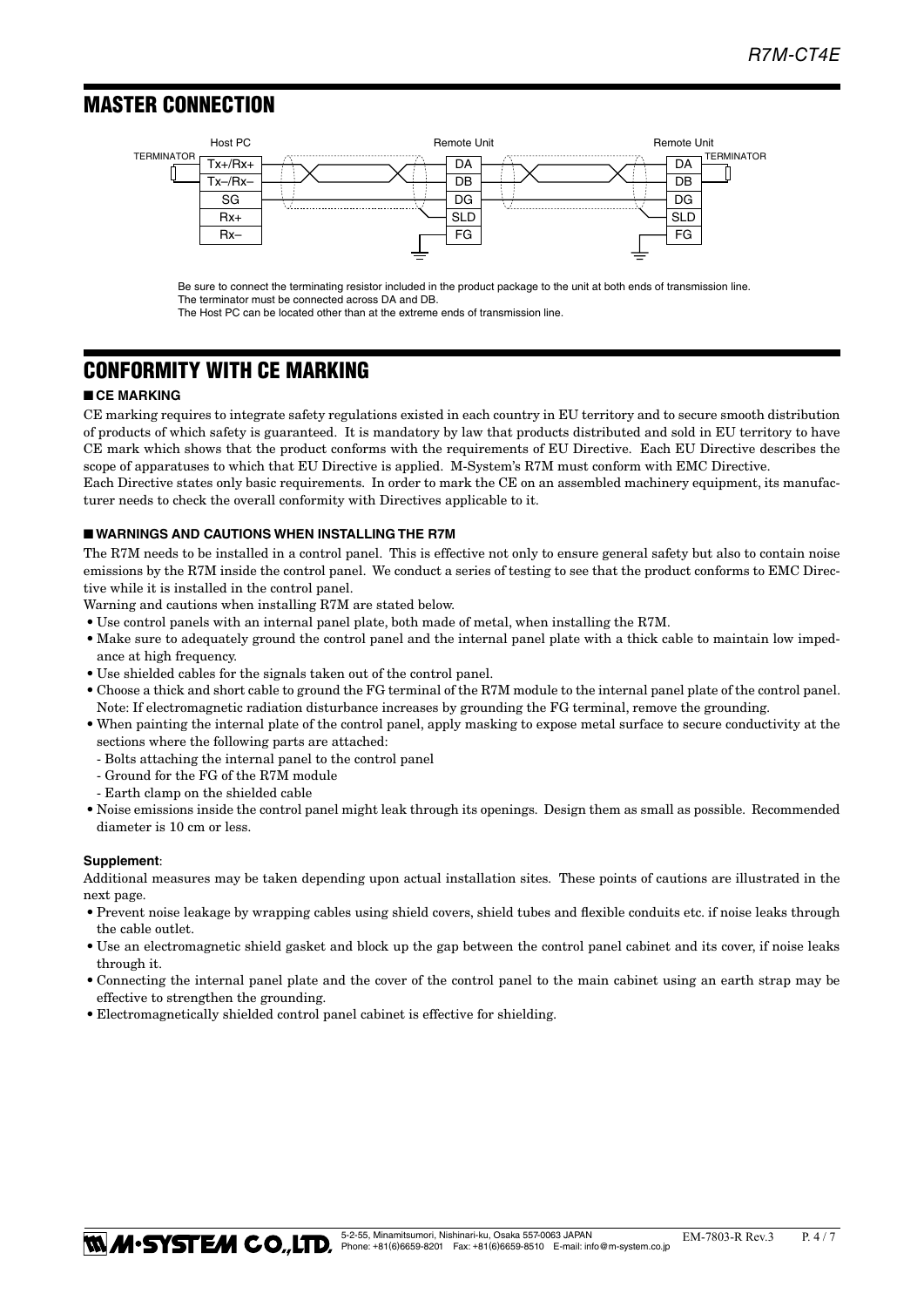**• Points of cautions applicable when installing the R7M Series**

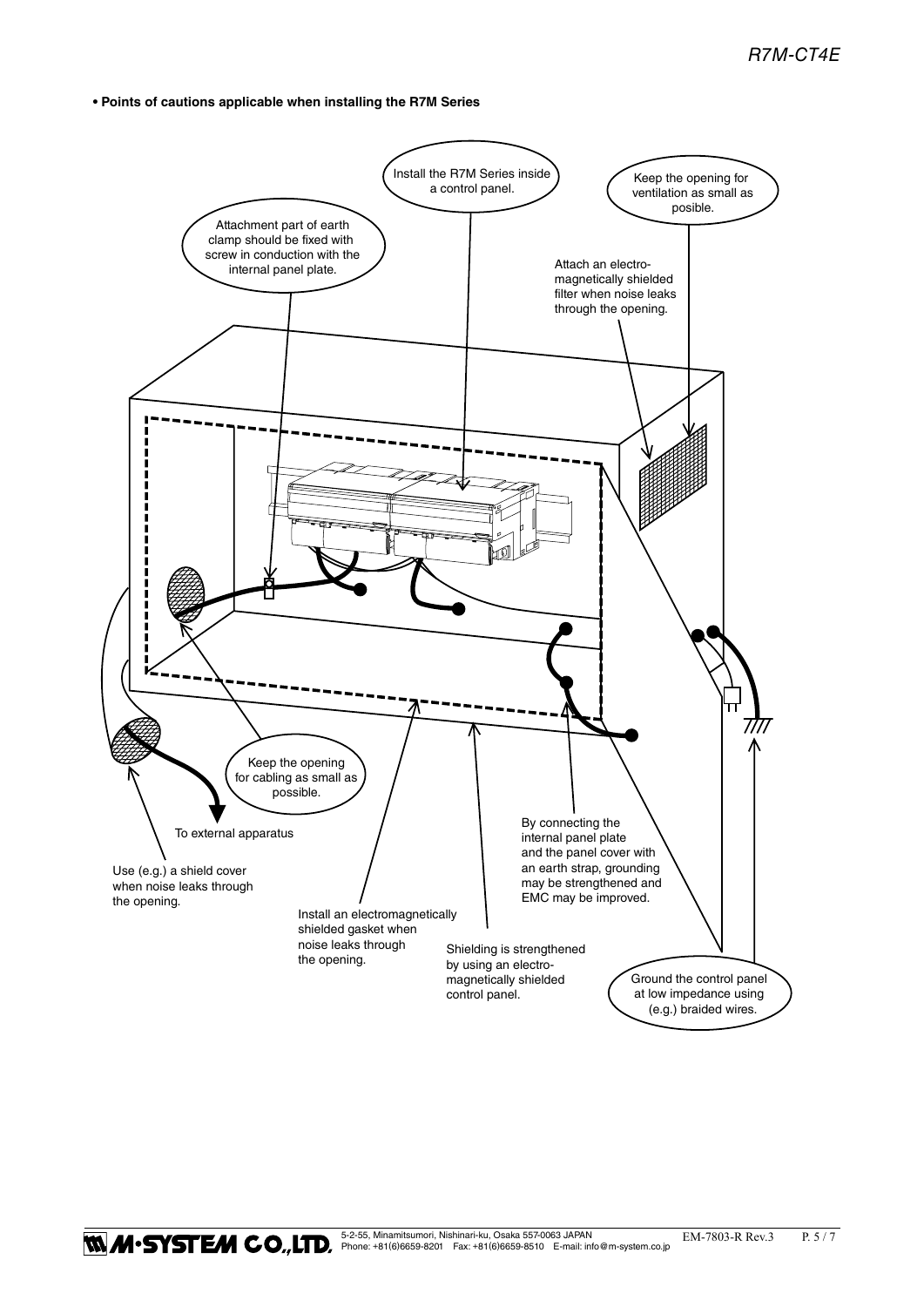# ■ **WARNINGS AND CAUTIONS WHEN LAYING CABLES**

Signal cables connected to the R7M contain high-frequency components. Since these cables has the same effect as an antenna, they emit these high-frequency components to the external space as noise or overlaps noise from the external space on themselves.

Cables with shielding should be used for the signal line due to the above reason.

EMC conformance test is conducted in the condition that shielded cables and earth clamps are used with the R7M.

- Warning and cautions when laying cables are stated below. These points of cautions are illustrated in the next page.
- • Use shielded cables for those signal cables installed out of the control panel and for thermocouple and RTD extension wires.
- All the network cables connected to R7M should be shielded.
- • Use shielded cables for network communication.
- • Expose the shield at a part of the cable cover, clip it with an earth clamp, and ground it to the internal panel of the control panel. A drain wire connected to the panel in a pig-tail form cannot maintain low impedance against high-frequency noise, thus grounding (noise shielding) in this form will not be effective.

#### **Supplement**:

Additional measures may be taken depending upon actual installation sites. These points of cautions are illustrated in the next page.

- • Keep cables as short as possible. It prevents noise emissions from the cables and noise overlapping to the cables.
- • Attach a ferrite core to reduce noise impact to the signal cables susceptible to the noise. Ferrite core can be attached close to the cable outlet of the control panel or close to the I/O terminal or connector, whichever is more effective. Also, the impact might be reduced by winding the cable around the ferrite core for extra turns or attaching multiple ferrite cores.
- • Keep cables which are easily affected by noise away from those which can be a noise source.



In the following are examples of effective ways to lay cables separately:

- • Keeping physical distance (farther than 20 cm from motor drive cables, farther than 10 cm for other groups).
- Dividing off by a grounded metal plate
- • Grouping into separate grounded metal pipes or cable shields.

Wires on each side of a filter should not be too close to each other. Noise could ride onto the other side of cable. Extra attention needs to be paid at the following parts.

- Noise filter that is enclosed in power cables.
- • Ferrite core that is attached to signal cables.
- • Noise limiting circuit (surge quenching circuit, transient absorber circuit, etc.) that is enclosed in signal cables.